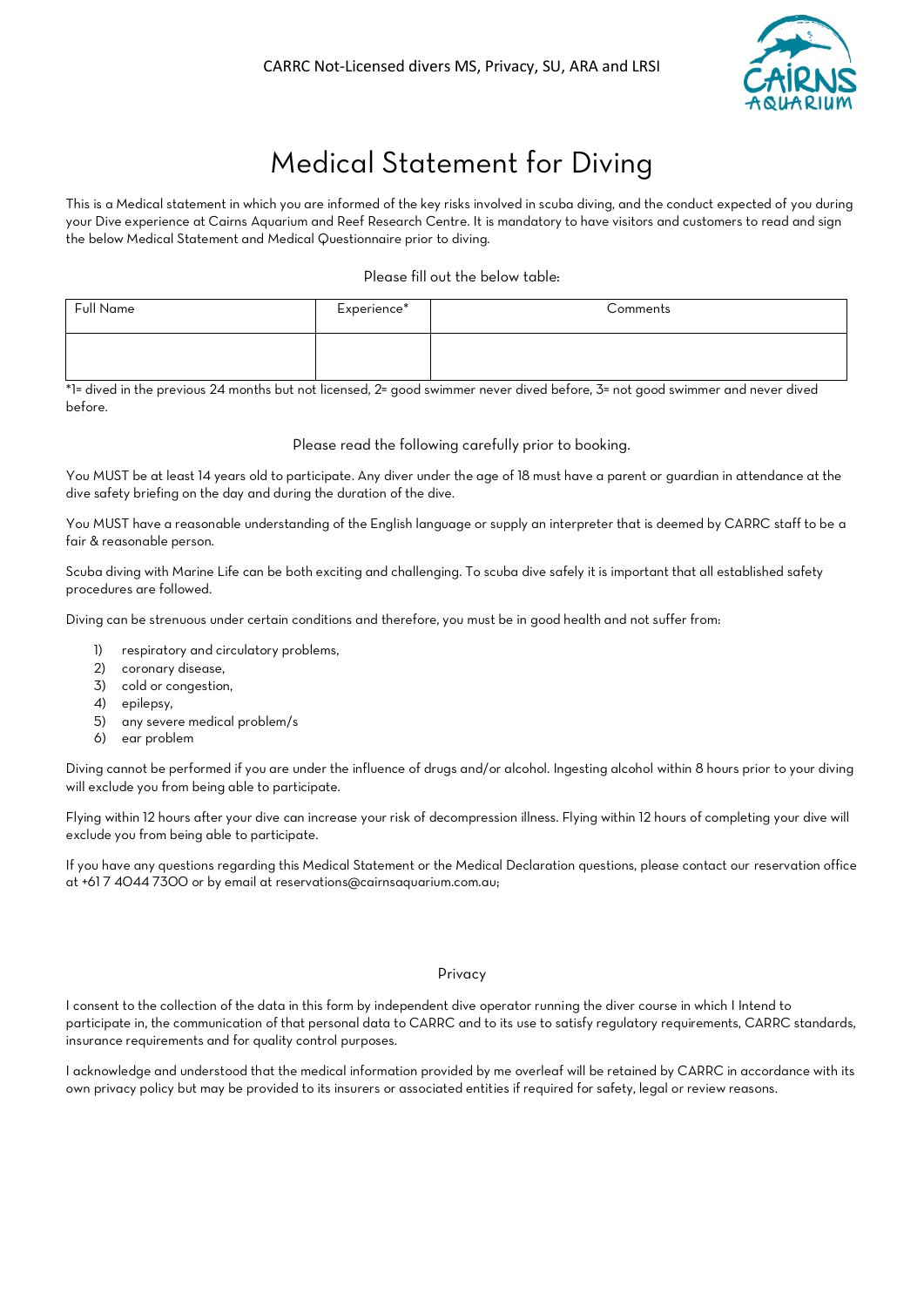

Surname: \_\_\_\_\_\_\_\_\_\_\_\_\_\_\_\_\_\_\_\_\_\_\_\_\_\_\_\_\_\_\_\_\_\_\_\_\_\_\_\_\_\_\_\_\_

Given Names: \_\_\_\_\_\_\_\_\_\_\_\_\_\_\_\_\_\_\_\_\_\_\_\_\_\_\_\_\_\_\_\_\_\_\_\_\_\_\_\_\_\_\_\_\_\_\_\_\_

| Δι<br>ul eppi | ___              | hone: |
|---------------|------------------|-------|
| Email:<br>--  | bex:<br>________ |       |

Date of Birth: \_\_\_\_\_\_\_\_\_\_/\_\_\_\_\_\_\_\_/\_\_\_\_\_\_\_\_\_\_\_\_ Age: \_\_\_\_\_\_\_\_\_\_\_

It is important NOT to obscure any related medical condition as you might put your health or life at risk. If you indicate YES to any of the questions below, this does not necessarily disqualify you from diving, however you *must* consult with a Dive physician to obtain an Australian Recreational Dive Medical (AS4005.1) prior to participating in your Shark Dive.

| Have you ever had or do you currently suffer from/have                                                        |     |    |
|---------------------------------------------------------------------------------------------------------------|-----|----|
| Questions                                                                                                     | Yes | No |
| Do you have any allergies? If yes please state them                                                           |     |    |
|                                                                                                               |     |    |
|                                                                                                               |     |    |
| Asthma, wheezing with breathing or with exercise, breathlessness?                                             |     |    |
| Frequent colds, sinusitis or bronchitis?                                                                      |     |    |
| Tuberculosis or Any form of lung disease?                                                                     |     |    |
| Pneumothorax (collapsed lung)?                                                                                |     |    |
| Other chest disease or chest surgery?                                                                         |     |    |
| Are you currently taking any medicine or drug (excluding oral contraceptives)? Please list:                   |     |    |
|                                                                                                               |     |    |
|                                                                                                               |     |    |
|                                                                                                               |     |    |
| Brain, spinal cord or nervous disorder?                                                                       |     |    |
| Epilepsy, seizures, convulsions or take medications to prevent them?                                          |     |    |
| Recurring complicated migraine headaches or take medications to prevent them?                                 |     |    |
| Blackouts or fainting (full/partial loss of consciousness)?                                                   |     |    |
| Are you (or suspect to be) pregnant?                                                                          |     |    |
| Behavioural health, mental or psychological problems (Panic attacks, fear of closed or open spaces) or taking |     |    |
| medications to control?                                                                                       |     |    |
| Dysentery or dehydration requiring medical intervention?                                                      |     |    |
| Any dive accidents or decompression sickness?                                                                 |     |    |
| Inability to perform moderate exercise (example: walk 1.6 km/one mile within 12 mins.)                        |     |    |
| Head injury with loss of consciousness in the past five years?                                                |     |    |
| Back, arm or leg problems following surgery, injury or fracture?                                              |     |    |
| Diabetes Mellitus (sugar diabetes)?                                                                           |     |    |
| High blood pressure or take medicine to control blood pressure?                                               |     |    |
| Heart disease, Heart attack or Heart surgery?                                                                 |     |    |
| Do you have high cholesterol, or taking medications to control?                                               |     |    |
| Sinus surgery?                                                                                                |     |    |
| Ear surgery, chronic ear discharge or infection, perforated eardrum?                                          |     |    |
| Recurrent ear problems when flying?                                                                           |     |    |
| Bleeding or other blood disorders?                                                                            |     |    |
| Other illness or operation within the last month?                                                             |     |    |
| Recreational drug use or treatment for, or alcoholism in the past five years?                                 |     |    |
| Have you ingested any alcohol within the last 8 hours prior to diving?                                        |     |    |
| Do you have a cold/flu or have you had one in the past 7 days?                                                |     |    |
| Do you have any cuts or open wounds?                                                                          |     |    |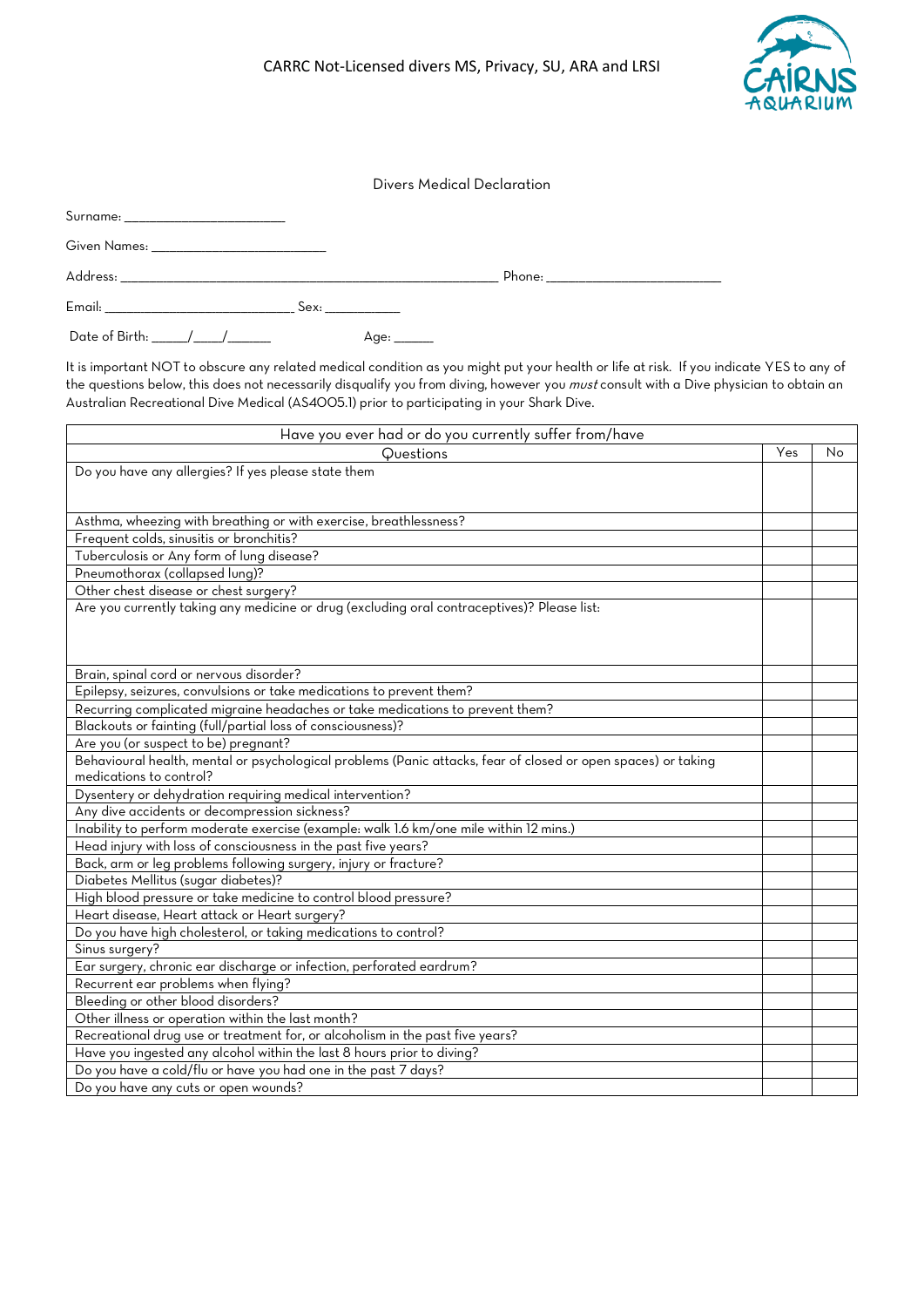

|                  | Questions                                                                                                                                                                                                                                                                                                                                                 | Yes | No |
|------------------|-----------------------------------------------------------------------------------------------------------------------------------------------------------------------------------------------------------------------------------------------------------------------------------------------------------------------------------------------------------|-----|----|
|                  | Do you understand that any concealment of any condition incompatible with safe diving might put your health or                                                                                                                                                                                                                                            |     |    |
| life at risk?    |                                                                                                                                                                                                                                                                                                                                                           |     |    |
|                  | Do you understand that you should not go to altitude (fly) within 12 hours of completing a single dive or 24 hours                                                                                                                                                                                                                                        |     |    |
|                  | when doing multiple dives?                                                                                                                                                                                                                                                                                                                                |     |    |
|                  |                                                                                                                                                                                                                                                                                                                                                           |     |    |
| Signature: _____ | Date: ________                                                                                                                                                                                                                                                                                                                                            |     |    |
|                  | (Parent/Guardian required for children under 18)                                                                                                                                                                                                                                                                                                          |     |    |
|                  | witness:                        Date:                                                                                                                                                                                                                                                                                                                     |     |    |
|                  |                                                                                                                                                                                                                                                                                                                                                           |     |    |
|                  | Statement of Understanding and Assumption of Risk Agreement I __________ hereby affirm that I am aware that dive<br>activity has inherent risks which may result in serious injury or death. In particular I acknowledge:                                                                                                                                 |     |    |
| <b>(T)</b>       | That diving with air involves certain inherent risks of decompression illness, embolisms, and other hyperbaric Injuries and that<br>such injuries may results in death or serious disablements                                                                                                                                                            |     |    |
| 2)               | That injuries of the type referred to clause I above may require treatment in a recompression chamber. I choose to<br>participate in this diving activity despite the absence of recompression chamber at the dive site (closest recompression<br>chamber is located in Townsville).                                                                      |     |    |
| 3)               | Scuba diving is a physical demanding activity and in susceptible individuals may cause heart attack, panic or hyperventilation.                                                                                                                                                                                                                           |     |    |
| $\overline{A}$   | That scuba diving requires the use of equipment that may malfunction giving rise to risk of death or disablement.                                                                                                                                                                                                                                         |     |    |
| 5)               | That scuba diving necessarily involves the exposure to elements such as marine life. Such exposure brings with it attendant<br>risk of death or disablement.                                                                                                                                                                                              |     |    |
| 6)               | That the CARRC diving program is designed to provide me with a safe introduction to scuba diving. The program is not<br>intended to train me as competent diver. I further understand and agree that I must be thoroughly instructed in the use of<br>SCUBA under the direct supervision of a qualified instructor to become a certified competent diver. |     |    |
| 7)               | In consideration of being allowed to participate in CARRC diving activities, I hereby personally assume all risks in connection<br>with the said program, for any harm, injury or damage that may befall me while I am participating in the CARRC diving<br>activities, including all risks connected therewith, whether foreseen or unforeseen.          |     |    |
| 8)               | The information I have provided about my medical history on the medical declaration is accurate to the best of my knowledge<br>and belief. I agree to accept responsibility regarding my failure to disclose any existing or past health conditions.                                                                                                      |     |    |
| 9)               | I further state that I am of lawful age and legally competent to sign this statement of understanding, or alternatively, the<br>written consent of my parents or legal guardian is provided.                                                                                                                                                              |     |    |
|                  | 10) In the event that any part of this document is held to be inconsistent with the relevant statue, then the parties agree that the<br>document will be invalid to the extent of that inconsistency only.                                                                                                                                                |     |    |
| 11)              | I understand that the terms herein are contractual and not a mere recital, and that I have signed this document my own free<br>will.                                                                                                                                                                                                                      |     |    |

| Signature: |  |  |
|------------|--|--|
|            |  |  |

(Parent/Guardian required for children under 18)

Witness: \_\_\_\_\_\_\_\_\_\_\_\_\_\_\_\_\_\_\_\_\_\_\_\_\_\_\_\_\_\_\_\_\_\_\_\_\_\_\_\_\_\_\_\_\_\_\_\_\_\_\_\_\_\_\_\_\_\_\_\_\_\_\_\_\_\_\_\_\_\_\_\_\_\_\_\_\_\_\_\_\_\_\_\_ Date: \_\_\_\_\_\_\_\_\_\_\_\_\_\_\_